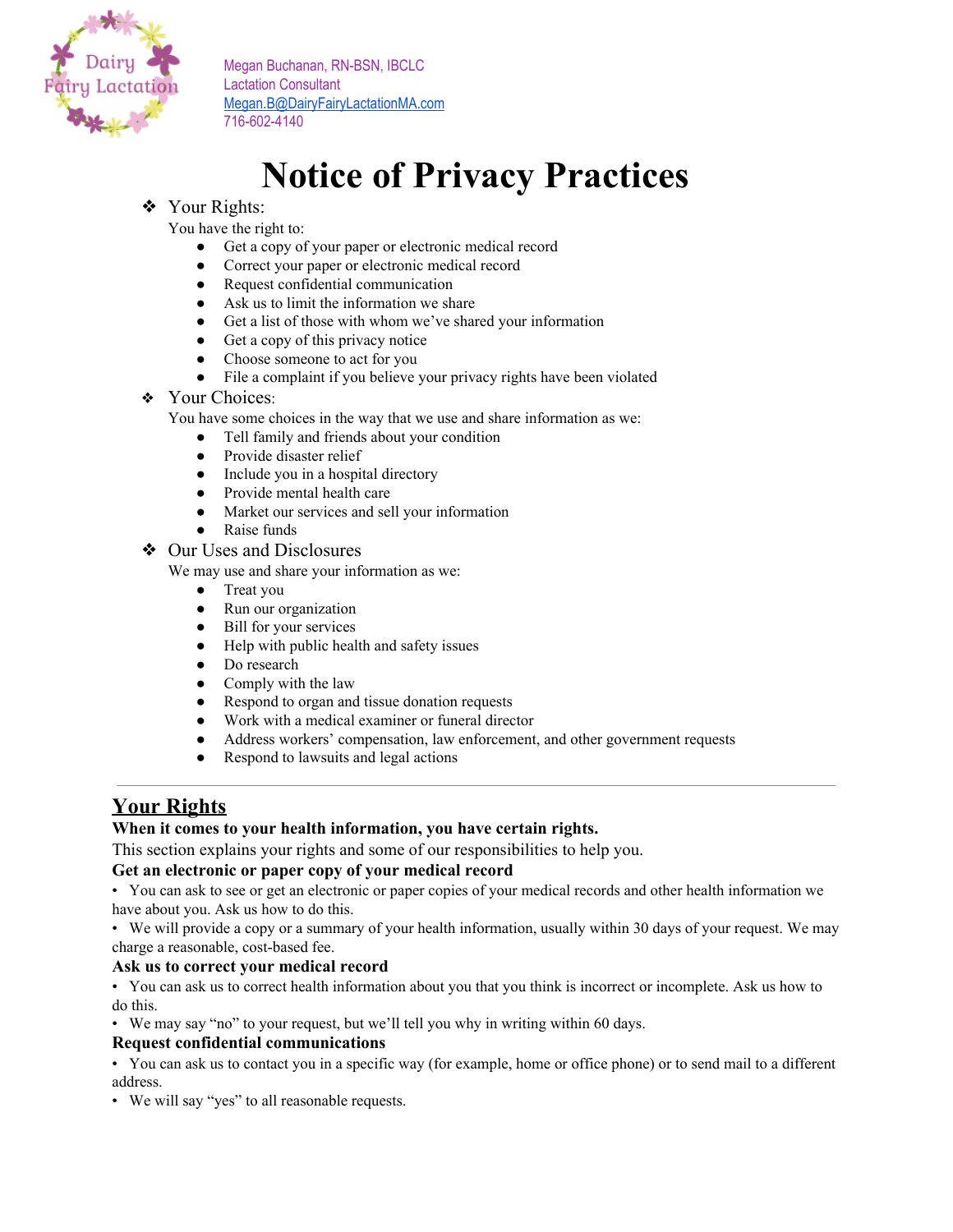

## **Ask us to limit what we use or share**

• You can ask us not to use or share certain health information for treatment, payment, or our operations. We are not required to agree to your request, and we may say "no" if it would affect your care.

• If you pay for a service or health care item out-of-pocket in full, you can ask us not to share that information for the purpose of payment or our operations with your health insurer. We will say "yes" unless a law requires us to share that information.

## **Get a list of those with whom we've shared information**

• You can ask for a list (accounting) of the times we've shared your health information for six years prior to the date you ask, who we shared it with, and why.

• We will include all disclosures except for those about treatment, payment, and health care operations, and certain other disclosures (such as any you asked us to make). We'll provide one accounting year for free but will charge a reasonable, cost-based fee if you ask for another one within 12 months.

### **Get a copy of this privacy notice**

• You can ask for a paper copy of this notice at any time, even if you have agreed to receive the notice electronically. We will provide you with a paper copy promptly.

### **Choose someone to act for you**

• If you have given someone medical power of attorney or if someone is your legal guardian, that person can exercise your rights and make choices about your health information.

• We will make sure the person has this authority and can act for you before we take any action.

## **File a complaint if you feel your rights are violated**

• You can complain if you feel we have violated your rights by contacting us using the information on page 1.

• You can file a complaint with the U.S. Department of Health and Human Services Office for Civil Rights by sending a letter to 200 Independence Avenue, S.W., Washington, D.C. 20201, calling 1-877-696-6775, or visiting

# **www.hhs.gov/ocr/privacy/hipaa/complaints/.**

• We will not retaliate against you for filing a complaint.

\*At this time we are currently not able to bill out to health plans. Changes to this may occur without notice.

# **Your Choices**

### **For certain health information, you can tell us your choices about what we share.**

If you have a clear preference for how we share your information in the situations described below, talk to us. Tell us what you want us to do, and we will follow your instructions.

In these cases, you have both the right and choice to tell us to:

- Share information with your family, close friends, or others involved in your care
- Share information in a disaster relief situation
- Include your information in a hospital directory

*If you are not able to tell us your preference, for example if you are unconscious, we may go ahead and share your information if we believe it is in your best interest. We may also share your information when needed to lessen a serious and imminent threat to health or safety.*

In these cases we never share your information unless you give us written permission:

- Marketing purposes
- Sale of your information
- Most sharing of psychotherapy notes

In the case of fundraising:

We may contact you for fundraising efforts, but you can tell us not to contact you again.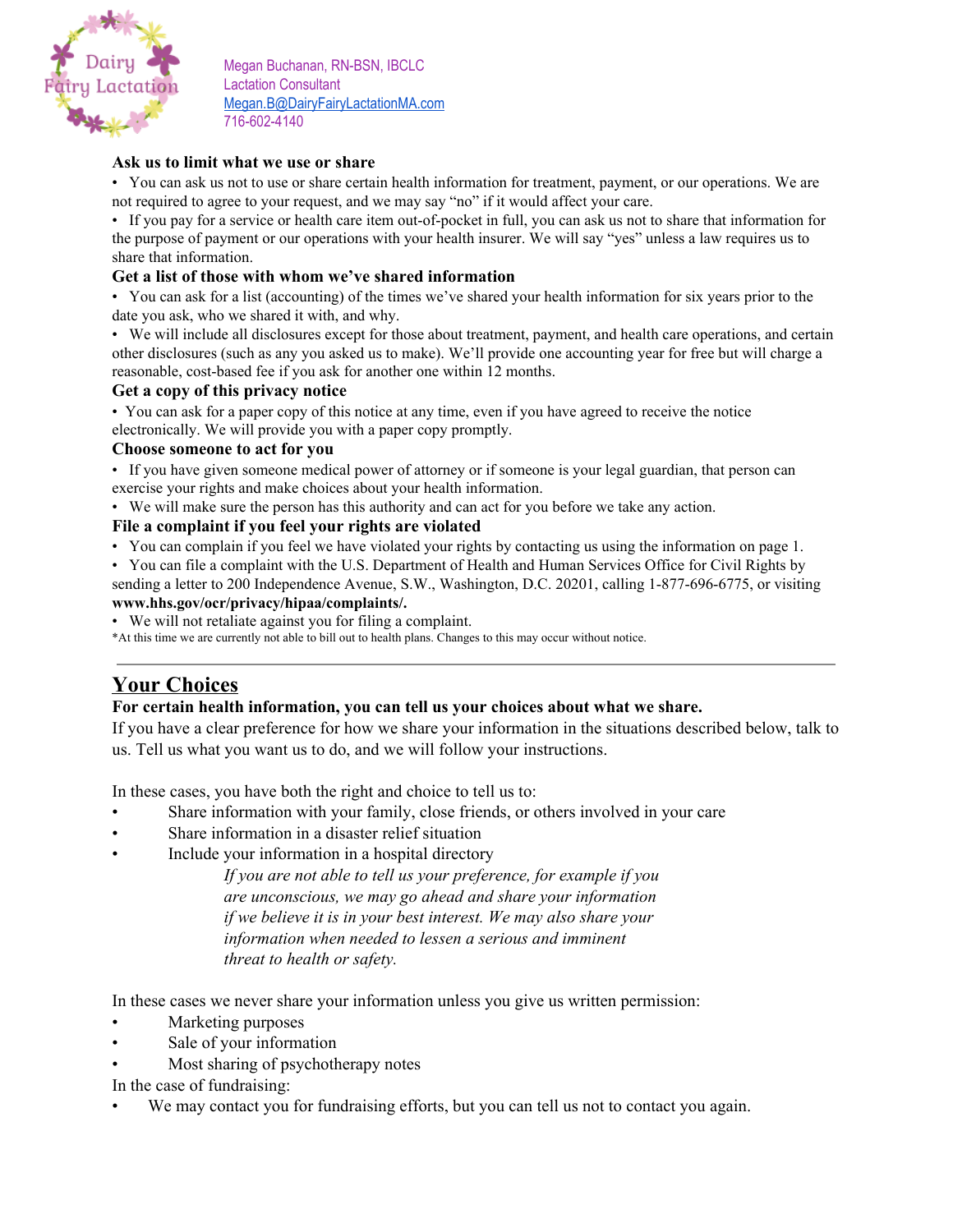

# **Our Uses and Disclosures**

# **How do we typically use or share your health information?**

We typically use or share your health information in the following ways.

# **Treat you**

We can use your health information and share it with other professionals who are treating you.

*Example: A doctor treating you for an injury asks another doctor about your overall health condition.*

# **Run our organization**

We can use and share your health information to run our practice, improve your care, and contact you when necessary.

*Example: We use health information about you to manage your treatment and services.*

## **Bill for your services\***

We can use and share your health information to bill and get payment from health plans or other entities. Example: We give information about you to your health insurance plan so it will pay for your services.

\*At this time we are currently not able to bill out to health plans. Changes to this may occur without notice.

### **How else can we use or share your health information?**

We are allowed or required to share your information in other ways – usually in ways that contribute to the public good, such as public health and research. We have to meet many conditions in the law before we can share your information for these purposes. For more information see[:](http://www.hhs.gov/ocr/privacy/hipaa/understanding/consumers/index.html)

[www.hhs.gov/ocr/privacy/hipaa/understanding/consumers/index.html](http://www.hhs.gov/ocr/privacy/hipaa/understanding/consumers/index.html).

## **Help with public health and safety issues**

We can share health information about you for certain situations such as:

- Preventing disease
- Helping with product recalls
- Reporting adverse reactions to medications
- Reporting suspected abuse, neglect, or domestic violence
- Preventing or reducing a serious threat to anyone's health or safety

### **Do research**

We can use or share your information for health research.

### **Comply with the law**

We will share information about you if state or federal laws require it, including with the Department of Health and Human Services if it wants to see that we're complying with federal privacy law.

### **Respond to organ and tissue donation requests**

We can share health information about you with organ procurement organizations.

## **Work with a medical examiner or funeral director**

We can share health information with a coroner, medical examiner, or funeral director when an individual dies.

# **Address workers' compensation, law enforcement, and other government requests**

We can use or share health information about you:

- For workers' compensation claims
- For law enforcement purposes or with a law enforcement official
- With health oversight agencies for activities authorized by law
- For special government functions such as military, national security, and presidential protective services

# **Respond to lawsuits and legal actions**